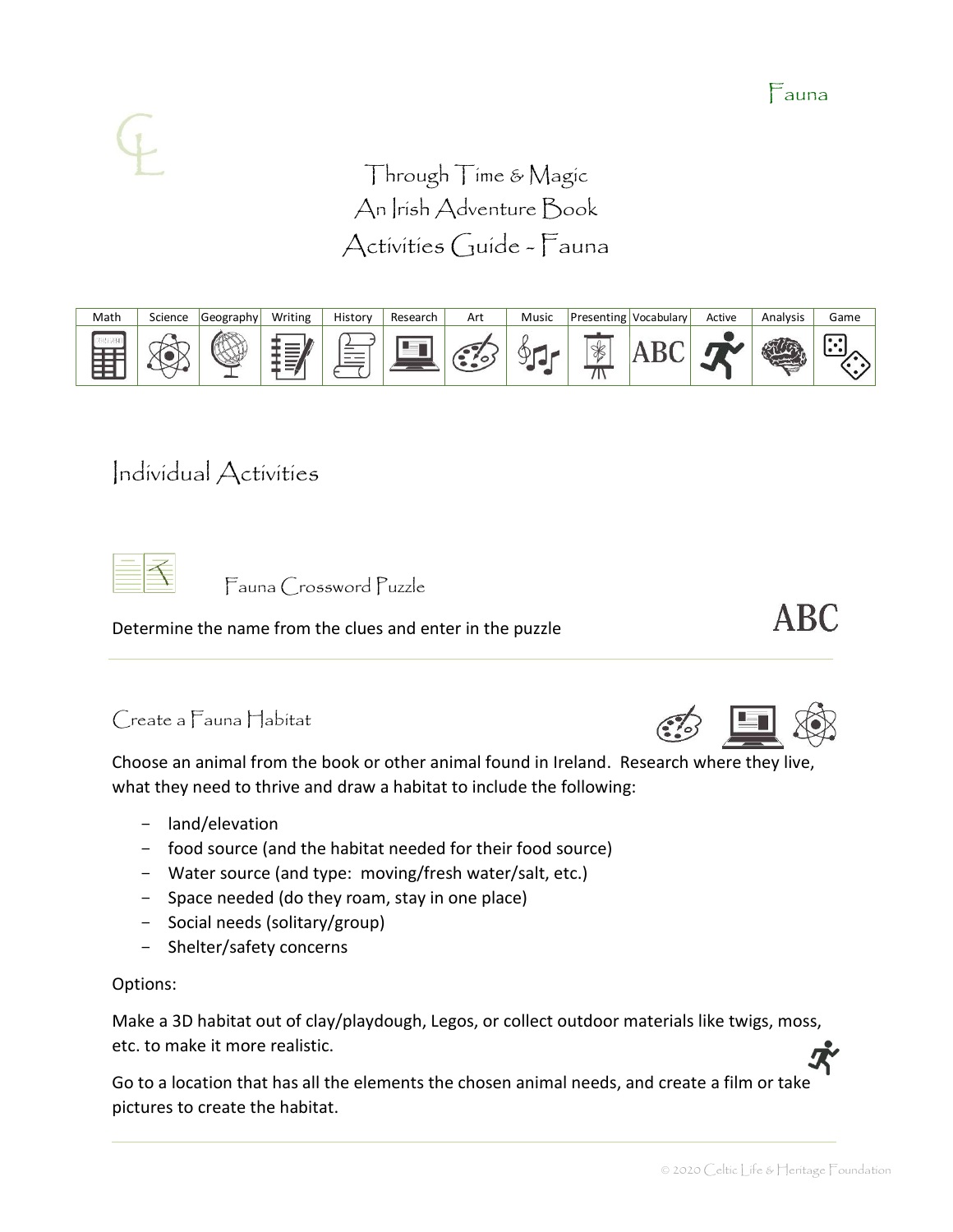Through Time & Magic Student Activities, cont.

#### Individual Activities – Fauna, cont.

Favorite Animal

Student chooses their favorite animal from the book or other animal native to Ireland. Find a book on the animal from the library or other source. Create a report, or presentation about the animal (cite references).

Option: Create a 2-minute video about the animal.  $\mathcal{F}$ 



Life Cycle of an Animal

Choose an animal from the book, or other Irish native animal, and show its life cycle. Include:

- Gestation Period
- Time/Change from infancy to adulthood; parental involvement or lack of
- Adult habits, how spend their time
- Life expectancy: wild vs. captivity if applicable
- Include pictures/drawings

*Supplemental: Worksheet to complete*

### Endangered Species News Report

Research to find an animal that is endangered in Ireland. Create and present a news report to include:

- What level on the endangered species list
- What has caused the species to decline
- What is being done about it or should be done
- How the audience can help

This link can help: [http://www.earthsendangered.com/search](http://www.earthsendangered.com/search-regions3.asp?mp=&search=1&sgroup=allgroups&ID=550)[regions3.asp?mp=&search=1&sgroup=allgroups&ID=550](http://www.earthsendangered.com/search-regions3.asp?mp=&search=1&sgroup=allgroups&ID=550)

Options:

- Film the news report  $\mathbb{C}$
- Share the report on social media or with friends/family
- Do something about it either by raising awareness, money, giving time, etc.



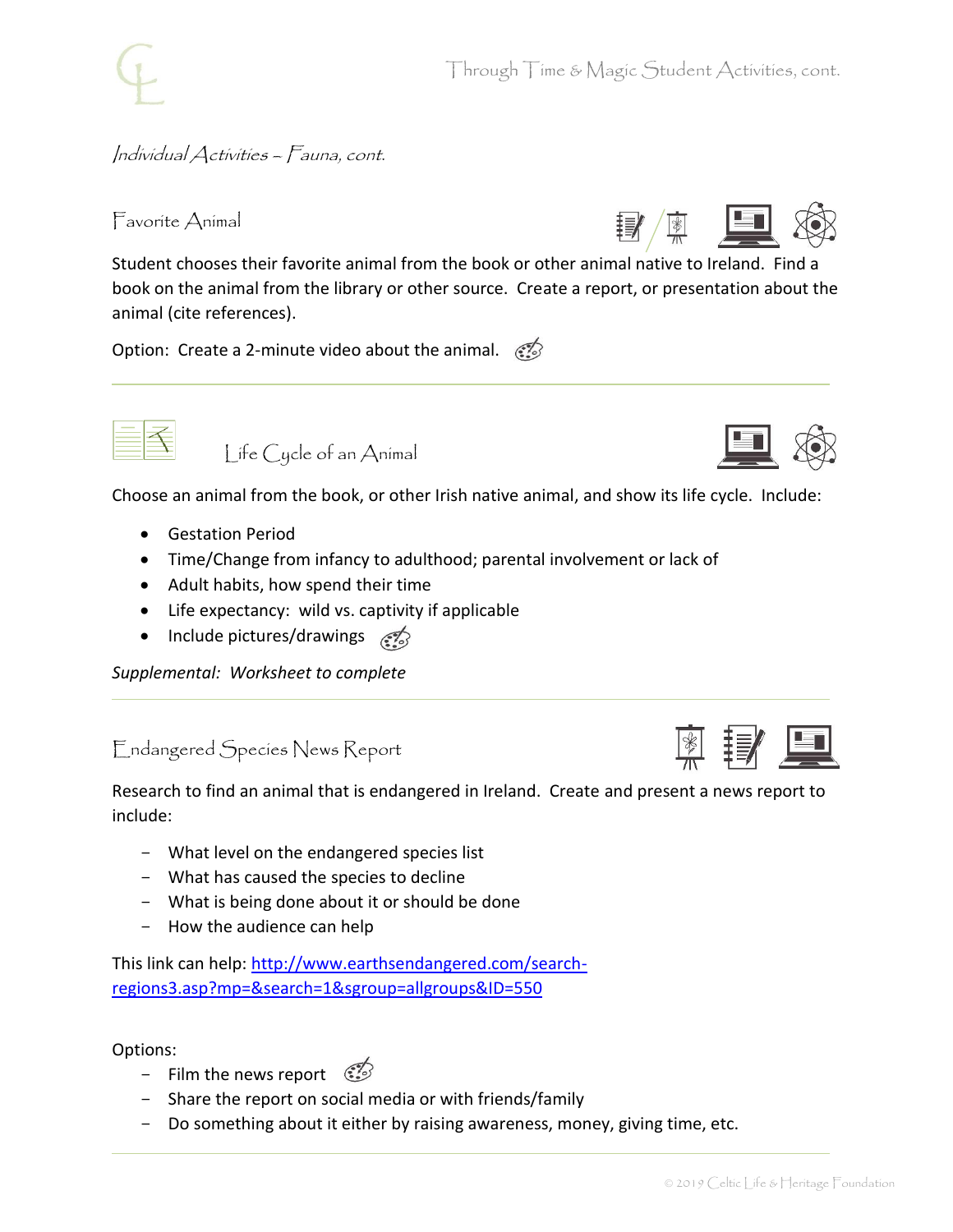#### Individual Activities – Fauna, cont.





Each student creates an animal park or conservancy choosing one or two animals native to Ireland.

Step One – Determine park purpose: conservation, education, rehabilitation, monetary, etc. Step Two – Choose animals and research what is needed for each individual to be happy and healthy: habitat, feeding, stimuli, hygiene, social, etc.

Step Three – Determine park requirements: amount of food, labor, money

Step Four – Map out park on graph paper (to scale if possible) or create from blocks, construction paper, Legos, etc. based on animal needs.

Step Five – Give a "tour" through their park, sharing with the class information about the animals from their research.

Option: Film the tour to share with the class

*Supplemental: Worksheets for each step (total of 6 pages)*





What role did humans play in the fauna of Ireland? Which animals in Ireland today were native vs. being brought to the Ireland by humans? Any animals that are no longer there because of humans?

Create a timeline of when different animals were introduced to Ireland or removed based on human intervention. Include:

- Date of change
- Animal/picture
- Reason brought/removed
- Effects of change both positive/negative

Option: Do the same for local area. See any trends?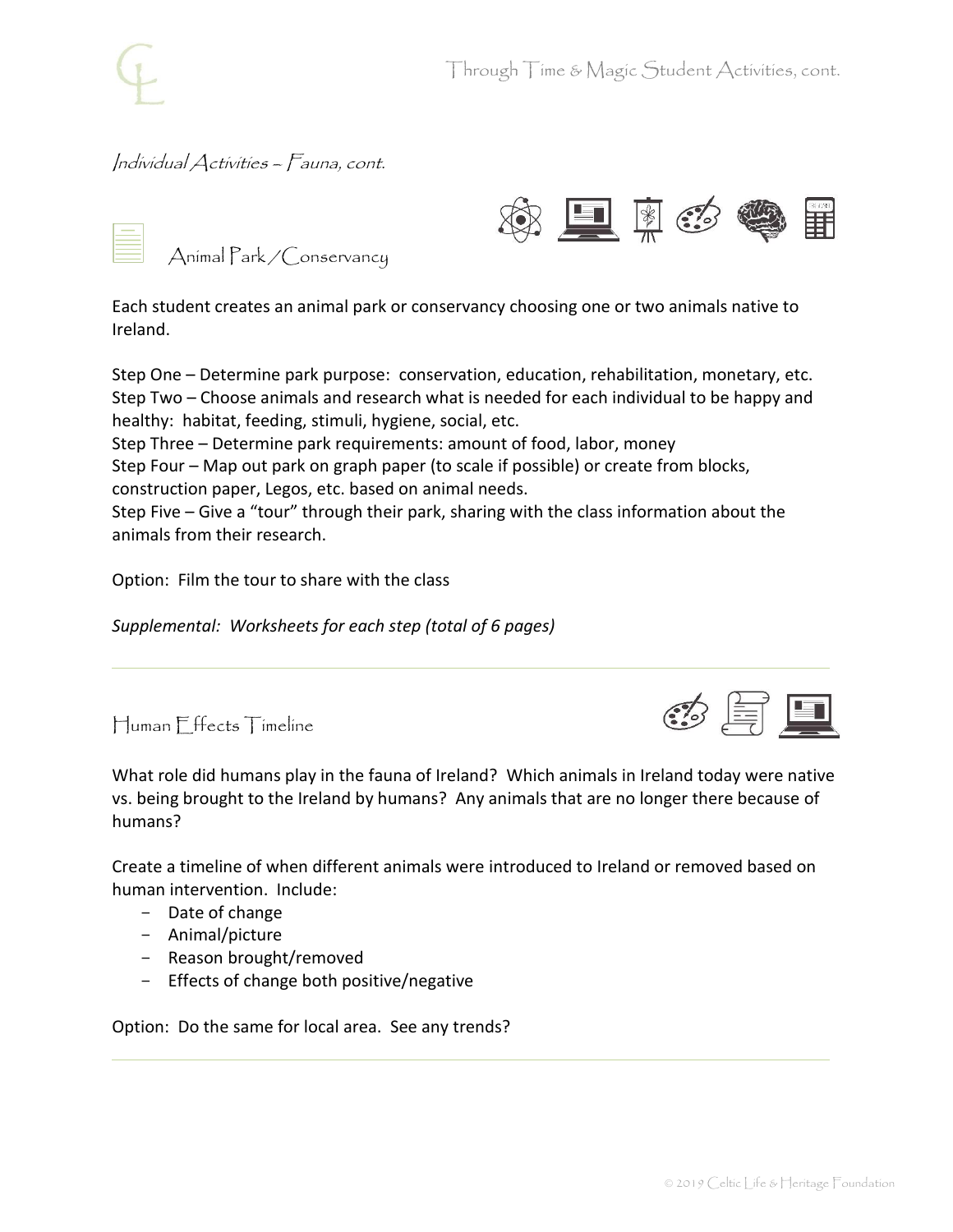# Small Group Activities - Fauna





Fishing

Each group finds 5-10 fish native to Ireland. Then research their habitat, where they live (lake, river, ocean), what they eat. Enter findings on the supplemental sheet. Then cut into small paper. Roll up paper and insert one paper into each balloon. Then blow up the balloon and place all together by group. The group creates a "fishing rod" using a pole, string and duct tape for the "hook". Each student takes turns fishing (without being able to see the balloons). One person stands on the other side of the barrier to unhook the "fish" so the person fishing gets the balloon then pops it to get the paper inside. Take turns "fishing" until all students get at least one complete match: fish/habitat/food.

*Supplemental: paper to enter in names for balloon inserts*

### Wildlife Visit

Visit a local/virtual zoo or wildlife sanctuary and identify/study any animals native to Ireland or very similar. Take pictures, jot down notes on their behavior, and create a report/presentation about the animals and their habitat.

 $\dot{\mathbf{x}}/\blacksquare$ 



Animal Classifications Game



Each student gets five animal cards. Rolling the dice, students can only move forward if they have an animal found in that classification. Student discards the animal and moves to the space. If not, they discard a card and pick a new card, staying in their current space. Play continues clockwise. The first to land back on Beltany Stone Circle, on exact count, wins.

Optional: Using the provided template and examples, students add additional animals found in Ireland.

Classification Resource:<https://www.itis.gov/>

*Supplemental: Game board, game cards; Needed: one 6-sided die, tokens*



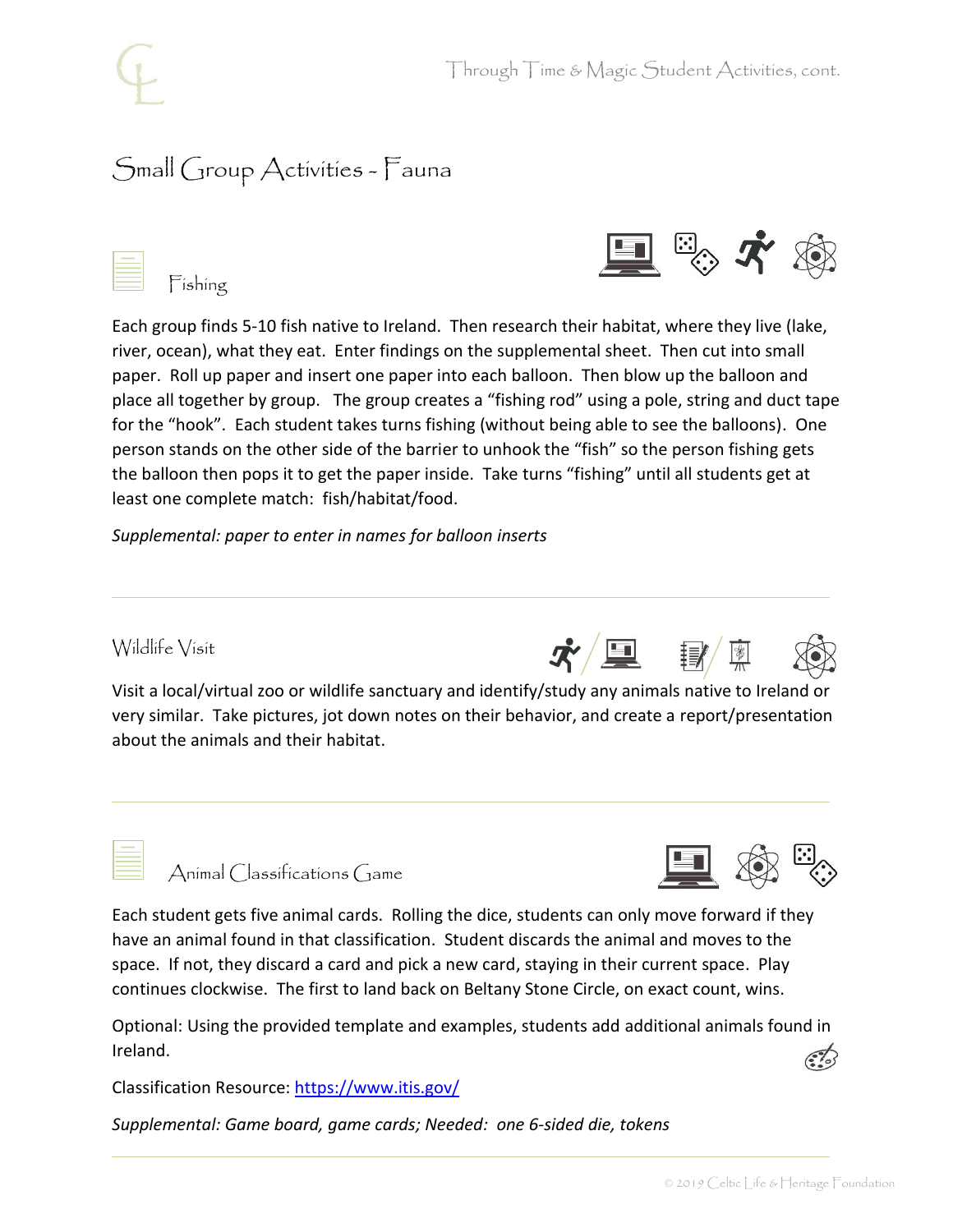## Small Group Activities – Fauna, cont.



Fauna Picture Match Game



Using card stock, each child creates four match cards choosing from the book or additional plants from Ireland. One card is a picture or drawing, the "matching" card is the name to include its classification(s) (cite resources). Shuffle completed cards and place all cards face down in a single layer. Take turns turning over only two cards at a time to try and match. The student matching correctly keeps the pair and gets one point. The most points wins. Students can challenge the accuracy of the match and must look up using smartphone/tablet or other resource for confirmation.

Option: Use the match cards already created. Removes the research and art aspect of activity.

*Supplemental: Card outlines / fauna match cards*